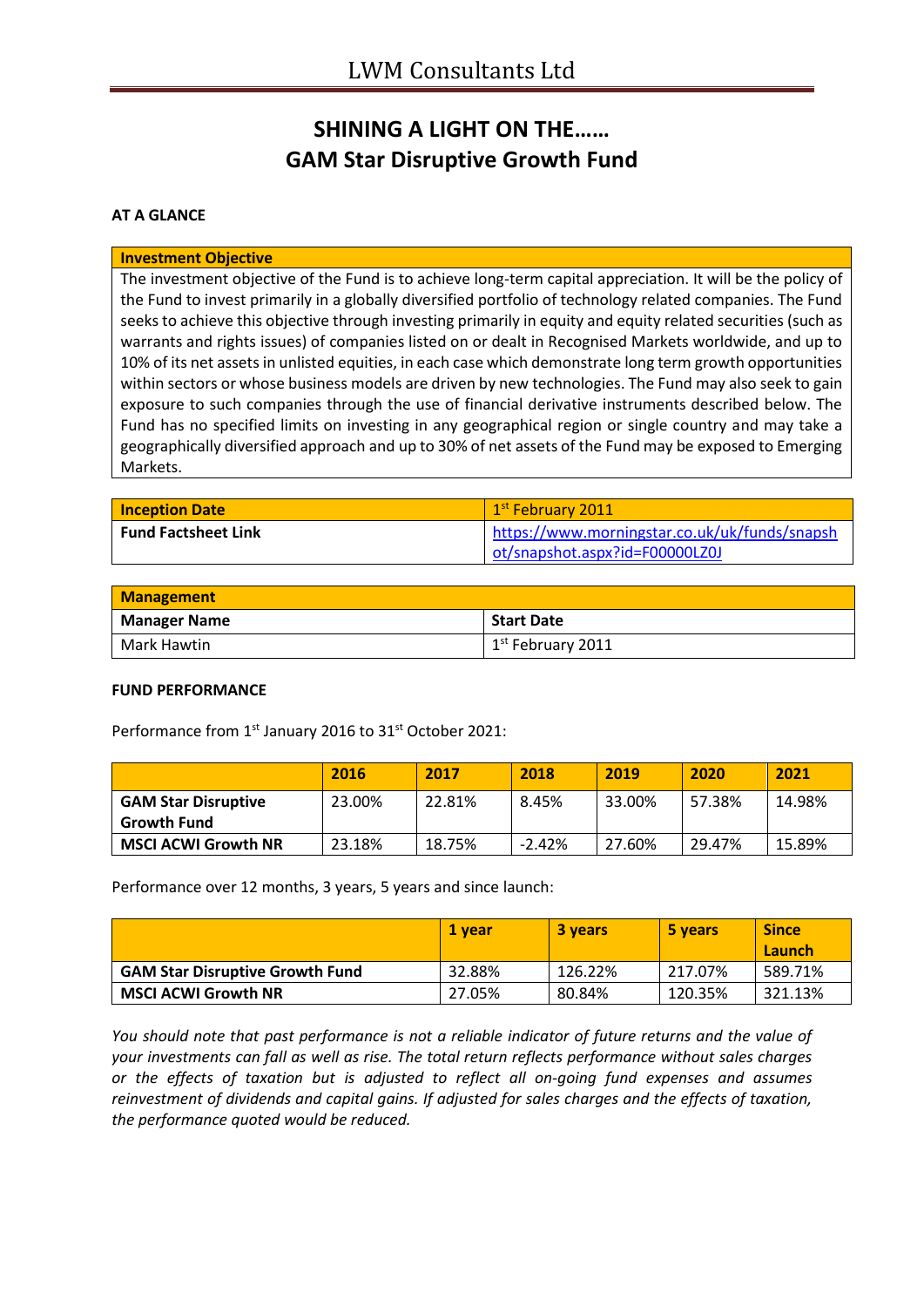# LWM Consultants Ltd

| <b>Tracking</b><br><b>Error</b> | <b>Information Active</b><br><b>Ratio</b> | <b>Share</b>             | <b>Upside</b><br><b>Capture</b><br><b>Ratio</b> | Downside   Batting<br>  Capture<br><b>Ratio</b> | <b>Average</b> | <b>Beta</b> | <b>Alpha</b> | Equity Style |
|---------------------------------|-------------------------------------------|--------------------------|-------------------------------------------------|-------------------------------------------------|----------------|-------------|--------------|--------------|
| 8.14                            | 1.16                                      | $\overline{\phantom{0}}$ | 113.63                                          | 77.70                                           | 55.56          | 1.08        | 5.78         | Growth/Large |

| <b>Volatility Measurements</b> |        |
|--------------------------------|--------|
| 3-Yr Std Dev (volatility)      | 17.49% |
| 3-Yr Mean Return (average)     | 31.27% |

| <b>Investment Style Details</b> |        |  |
|---------------------------------|--------|--|
| Giant                           | 36.41% |  |
| Large                           | 25.07% |  |
| Medium                          | 25.52% |  |
| Small                           | 3.62%  |  |
| Micro                           | 0.00%  |  |

| Top 5 Holdings - 50 Equity Holdings |                               |       |
|-------------------------------------|-------------------------------|-------|
| Alphabet Inc Class A                | <b>Communication Services</b> | 5.71% |
| Facebook Inc Class A                | <b>Communication Services</b> | 5.16% |
| United States Treasury Bills 0%     | $\overline{\phantom{0}}$      | 4.88% |
| Marvell Technology Inc              | Technology                    | 4.64% |
| Microsoft Corp                      | Technology                    | 4.01% |

| Top 5 Sectors                 |        |  |
|-------------------------------|--------|--|
| Technology                    | 55.26% |  |
| <b>Communication Services</b> | 20.27% |  |
| Healthcare                    | 10.64% |  |
| <b>Financial Services</b>     | 7.42%  |  |
| <b>Consumer Cyclical</b>      | 6.07%  |  |

| <b>Top 5 Regions</b> |        |
|----------------------|--------|
| <b>United States</b> | 77.35% |
| China                | 12.51% |
| Singapore            | 3.24%  |
| Japan                | 3.09%  |
| Germany              | 1.63%  |

### **UPDATE….**

This was a brief update to the strategy, which is a pure long only fund. The manager also runs a long / short strategy which provides additional insight to the types of stocks he wishes to hold. The fund is looking to pay a fair price for sustainable long-term businesses. They believe technology is at the core of many of these businesses and it is this that delivers profitable and sustainable disruptive growth.

They are open minded and are therefore sector agnostic. They look to invest as business owners and look to understand businesses intimately. This is an actively managed portfolio and invests across themes like transportation, healthcare, fintech and consumer internet. They see enablers as important and this includes hyper-automation, automation of knowledge, next generation disruption and digital 4.0.